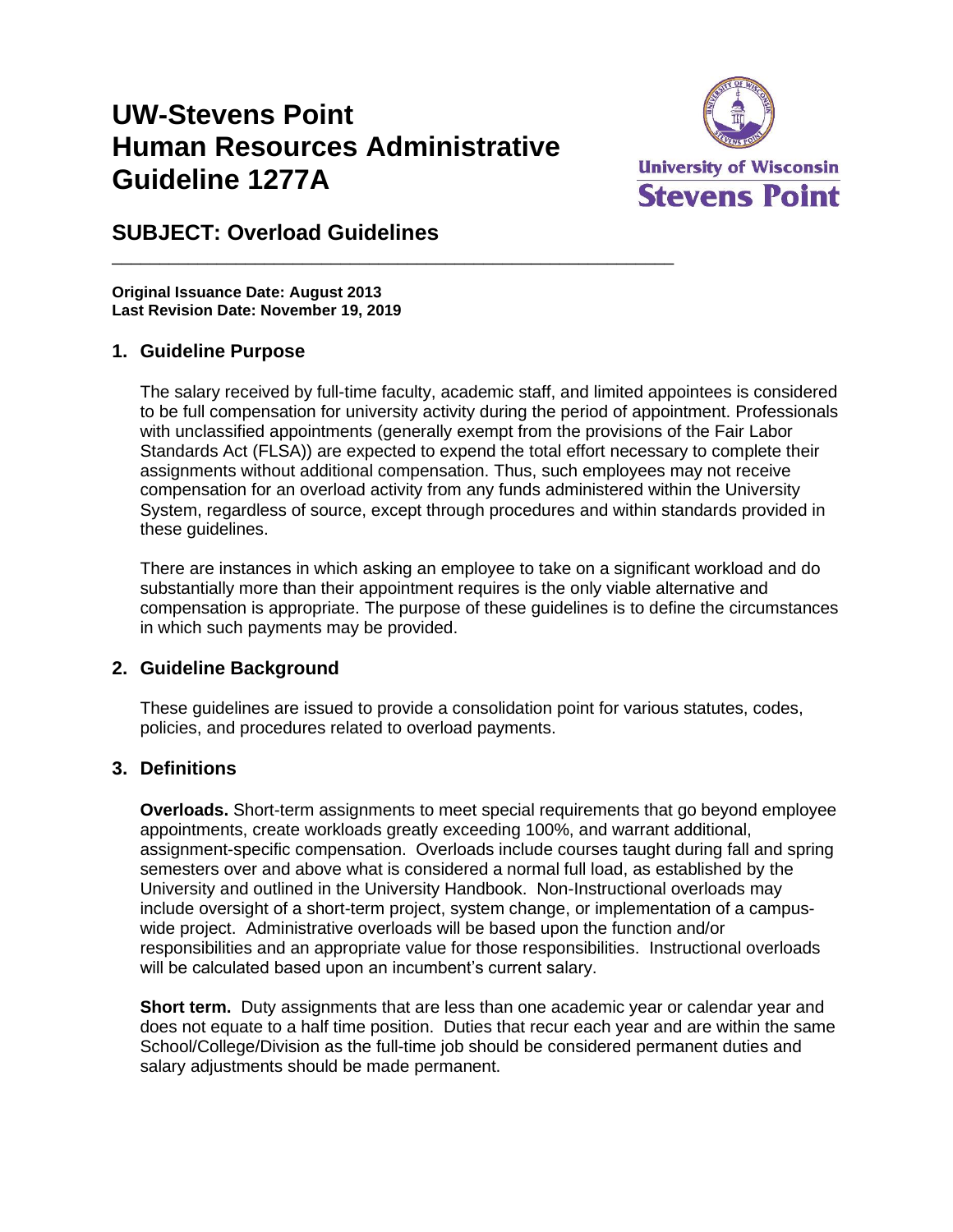**Significant workload.** Duty assignments that are generally work performed in excess of 120% or ongoing for more than one month and requiring work hours greater than 50 each week.

#### **4. Guidelines**

**It is imperative that any approved compensation adjustment, including overloads, be submitted to the Office of Human Resources prior to the work being performed.** [Article IV, § 26, Wisconsin Constitution](http://docs.legis.wisconsin.gov/constitution/wi/000229/000028) prohibits retroactive salary adjustment for personnel transactions. UW [System Administrative Policy](https://www.wisconsin.edu/uw-policies/uw-system-administrative-policies/compensation/) SYS 1277 does allow the University to designate that the effective date may correspond to the date received by the designated authority. The designated authority for receiving salary adjustments, including overloads, is the Office of Human Resources.

Exempt university staff employees are eligible to receive overload payments where, with the consent of the employee and approval of the chancellor or designee, substantial additional work requirements beyond and unrelated to the normal existing duties of current position of a full-time employee creating a workload in excess of 100% of the employee's time and the performance of these additional duties are unusual, short-time or nonrecurring in nature. If a staff member is not full-time, additional compensation is not considered an overload, but a change in their full-time equivalent (FTE) can be requested [\(University Handbook,](https://catalog.uwsp.edu/content.php?catoid=15&navoid=711&hl=overload&returnto=search#overload-payments) Chapter [4E, Section 20, 5.H.2.\)](https://catalog.uwsp.edu/content.php?catoid=15&navoid=711&hl=overload&returnto=search#overload-payments).

The faculty guidelines for overload assignment are based on the following expectations:

- Tenured and tenure-track faculty are expected to engage in teaching, scholarship, and service
- Expectations related to teaching workload are defined by the University (University [Handbook, Chapter 4D,](https://catalog.uwsp.edu/content.php?catoid=10&navoid=492#faculty-teaching-load) Section 15) and must be applied consistently across the campus to ensure an efficient use of budget dollars.
- Additional teaching assignments during the academic year beyond defined teaching loads, including additional sections through the Office of Continuing Education and Winterim sections constitute overloads.
- High quality instruction is a significant expectation of all UW-Stevens Point courses. Using Faculty or Academic Staff, in excess of their normal workload, assumes that consistent, high-quality instruction will be demonstrated in all course offerings, including in the overload assignment.

Academic staff may be assigned additional duties and workload. If the definition of "significant workload" is met and responsibilities cannot be shifted to other staff to accomplish the task without incurring an overload for short-term projects in the unit or on campus. If an academic staff member is not full-time, additional compensation is not considered an overload, but a change in their full-time equivalent (FTE) can be requested.

Overload payments should be made immediately following work performed or for projects that extend across several months on a regular basis during that interval. The approval process for overloads will follow the compensation adjustment process for the University. Deans, directors, department chairs, and managers will oversee and monitor overload expenditures and appointments to ensure compliance. Faculty and staff may reject overload assignments. Deans, directors and department chairs cannot require anyone to work an overload assignment.